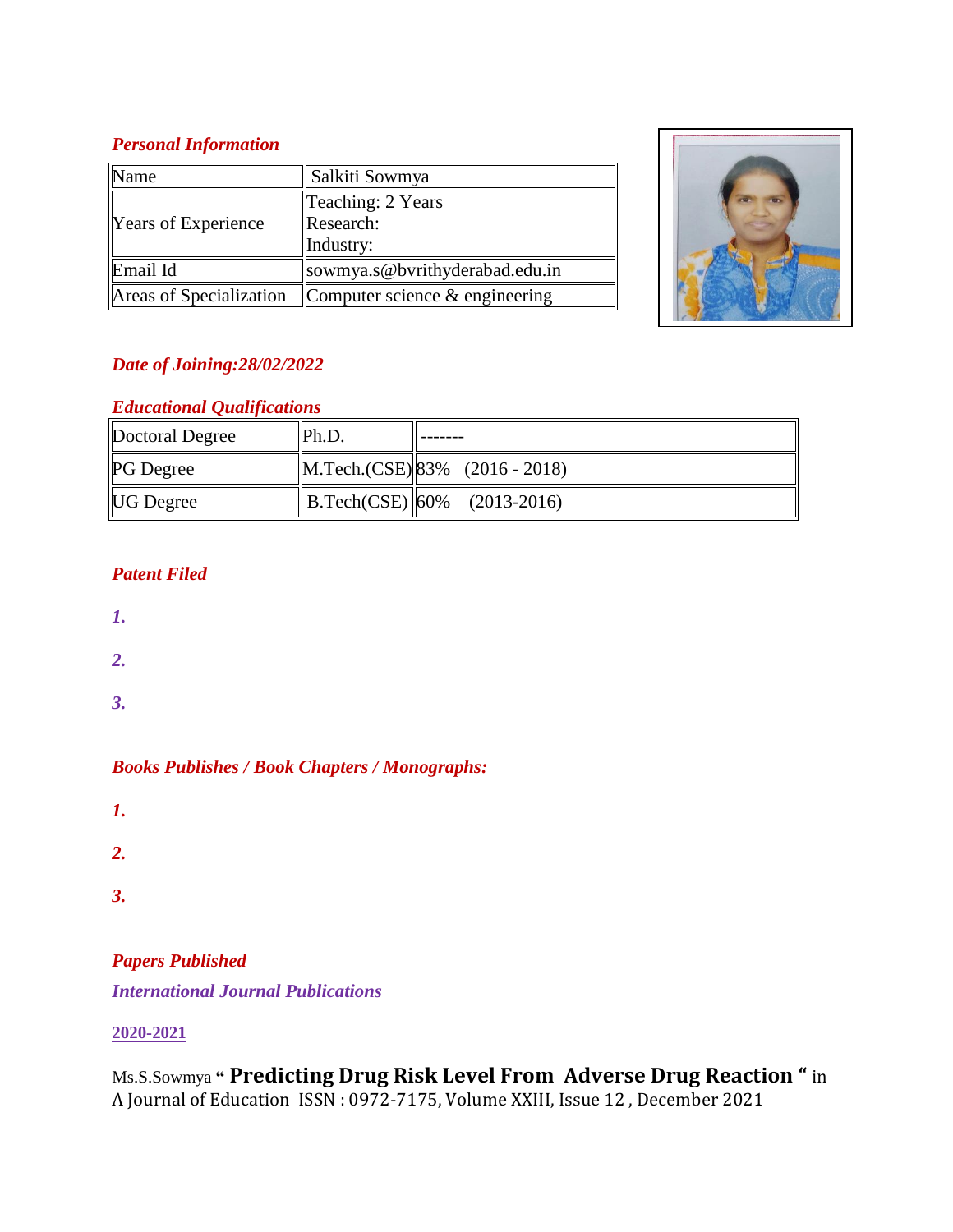*International Conference Publications*

*National Conference Publications*

#### *FDP's Attended / Conducted*

1. One Week National Level Virtual Faculty Development Program on Data Science and its Applications Organized By The Department of Computer Science and Engineering Sagi Rama Krishnam Raju Engineering College From 10-06-2021 to 15 -06-2021.

2. National Level Five Days Online Faculty Development Program on Research and Application Perspectives in Artificial Intelligence and Machine Learning Organized by Department of Computer Science and Engineering Sridevi Women's Engineering College From 21-06-2021 to 25-06-2021.

3. One Week Online FDP on Wireless Sensor Network Simulation Using NS2 Organized by Department of Electronics and Communication Engineering Vardhaman College of Engineering (Automonous), From 10-05-2021 to 15-05-2021

4. National Level One Week Online Faculty Development Program on Multi Technology From 28-06-2021 to 03-07-2021 Organized by Computer Science and Engineering Sridevi Women's Engineering College in Association with National youth council of india and Brain –O- Vision Solutions India Pvt. Ltd.

5. One Week Online Faculty Development Program on Role of Mathematics in Latest Engineering Trends Organized by Department of Mathematics Under Department of Science and Humanities , Lords Institute of engineering and Technology From 04-06-2021 to 10-06-2021

6. National Level Five Days Online Faculty Development Program on "Artificial Intelligence" From 22-05-2020 to 26-05-2020 Organized by Department of Computer Science and Engineering, Sridevi Women's Engineering College Collaboration with National Youth Council of India and Brainovision Solutions India Pvt. Ltd.

7. Online Faculty Development "Program on Writing And Publishing a Research Article" During 16-07-2020 Organized by Keyway Research Experience and Innovation in a Single Touch, Sridevi Women's Engineering College.

8. One Week Online Faculty Development Program on Moodle Learning Management System From 04-06-2021 to 10-06-2021 Organized by Department of Computer Science and Engineering in Association With Spoken Tutorial, IIT –Bombay, Sridevi Women's Engineering College.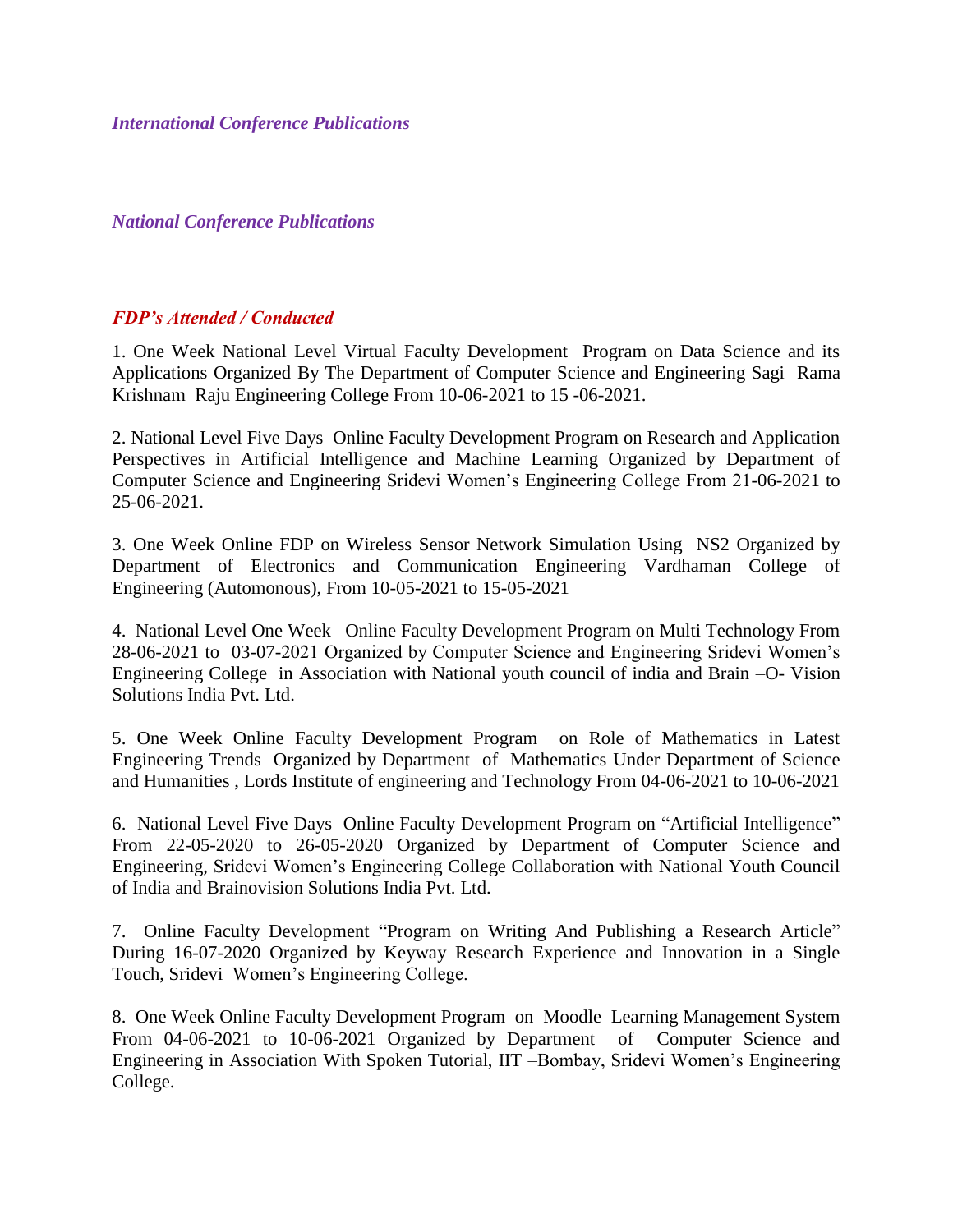9. R Programming Training Organized at Sridevi Women's Engineering College by Department of Information Technology in July 2020, With Course Material Provided by the Spoken Tutorial Project , IIT Bombay.

10. One Week Online Faculty Development Program on PHP & MySQL From 08-06-2020 to 12-06-2020 Organized by Department of Information Technology, Sridevi Women's Engineering College, Hyderabad in Association With Spoken Tutorial, IIT –Bombay.

11. One Week Online Faculty Development Program on R Programming From 29-06-2020 to 03-07-2020 Organized by Department of Information Technology, Sridevi Women's Engineering College, Hyderabad in Association With Spoken Tutorial, IIT –Bombay.

#### *Webinars:*

One Day Webinar on " Patent Writing & Filing" Organized by The Department of Computer Science and Engineering in Association With Galaxy X Innovations Private Limited on 17-06- 2020, Sridevi Women's Engineering College.

#### *Workshops:*

One –Day International Workshop on Angular JS to Develop Web Apps Faster , on 26-06-2020 Organized by Department of Computer Science and Engineering and ECE in Association With NYCI and Brainovision solutions India Pvt. Ltd, Sridevi Women's Engineering College.

#### *Professional Memberships:*

*Any Other Achievements*

#### *Online Quiz's*

#### *Certifications:*

1. Introduction to Big Data an Online Non-Credit Course Authorized by University of California San Diego and Offered Through Coursera.

2. Introduction to Virtual Reality an Online Non-Credit Course Authorized by University of London & Goldsmith, University of London and Offered Through Coursera.